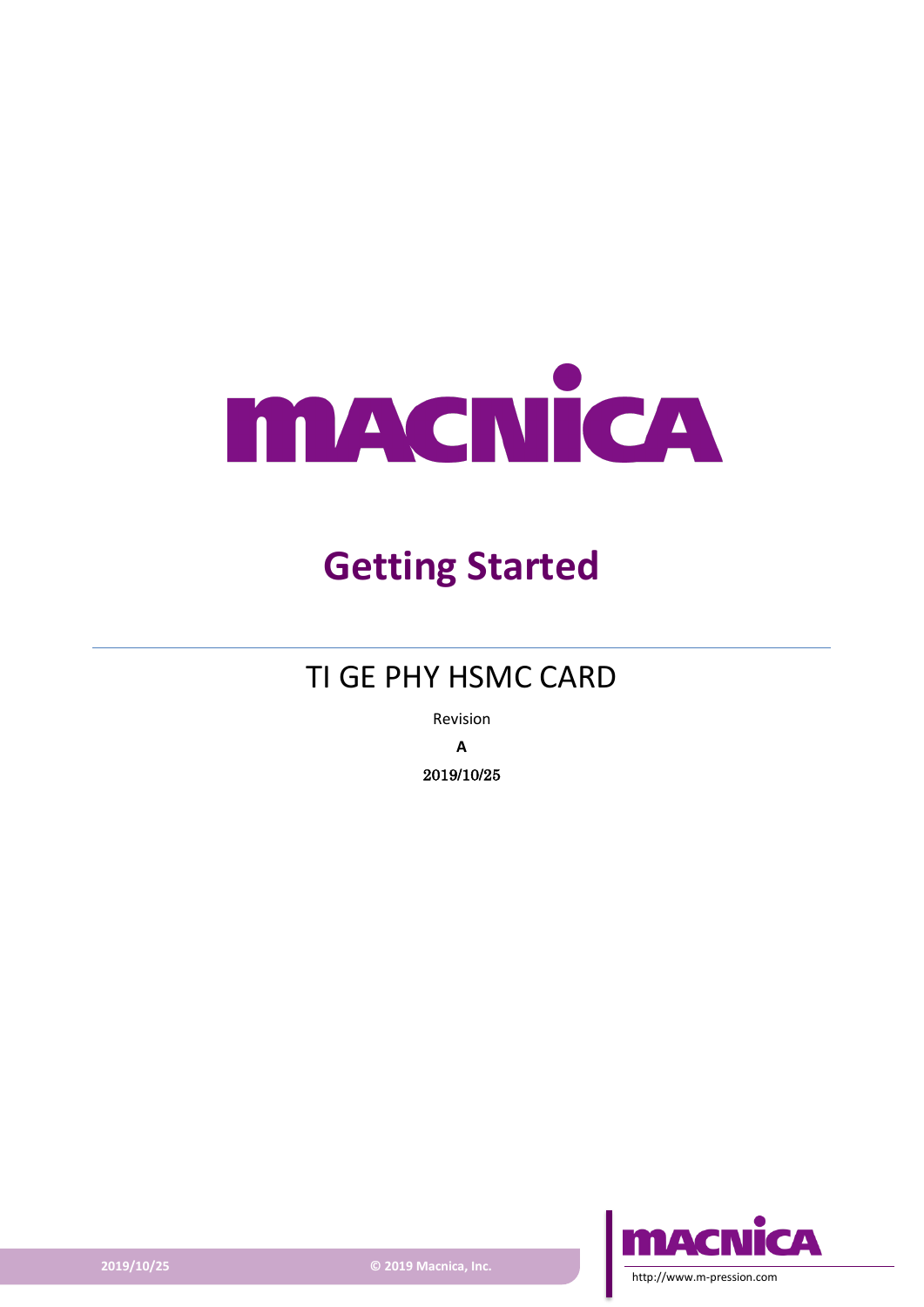

© 2019 Macnica, Inc.

#### **Disclaimer**

The information in this document (hereinafter called "Information") is subject to change without notice.

Macnica Inc. (Developer) makes no warranty of any kind regarding this document, or of any liability arising out of the application or use of information in this document, and assumes no responsibility for any errors that may appear in this document.

This document is distributed without any charge and reselling or copying without written authorization by Developer is restricted.

IN NO EVENT WILL DEVELOPER BE LIABLE FOR ANY CONSEQUENTIAL, INDIRECT, EXEMPLARY, SPECIAL, OR INCIDENTAL DAMAGES, INCLUDING ANY LOST DATA AND LOST PROFITS, ARISING FROM OR RELATING TO YOUR USE OF THE INFORMATION, EVEN IF YOU HAVE BEEN ADVISED OF THE POSSIBILITY OF SUCH DAMAGES. THE TOTAL CUMULATIVE LIABILITY OF DEVELOPER IN CONNECTION WITH YOUR USE OF THE INFORMATION IN THIS DOCUMENT, WHETHER IN CONTRACT OR TORT OR OTHERWISE, WILL IN NO EVENT EXCEED THE AMOUNT OF FEES PAID BY YOU TO DEVELOPER HEREUNDER FOR USE OF THE INFORMATION. YOU ACKNOWLEDGE THAT THE FEES, IF ANY, REFLECT THE ALLOCATION OF RISK SET FORTH IN THIS AGREEMENT AND THAT DEVELOPER WOULD NOT MAKE AVAILABLE THE INFORMATION TO YOU WITHOUT THESE LIMITATIONS OF LIABILITY.

The Information is not intended for use in the development of on-line control equipment in hazardous environments requiring failsafe controls, such as in the operation of nuclear facilities, aircraft navigation or communications systems, air traffic control, life support, or weapons systems ("High-Risk Applications"). Developer specifically disclaims any express or implied warranties of fitness for such High-Risk Applications. You represent that use of the Information in such High-Risk Applications is fully at your risk.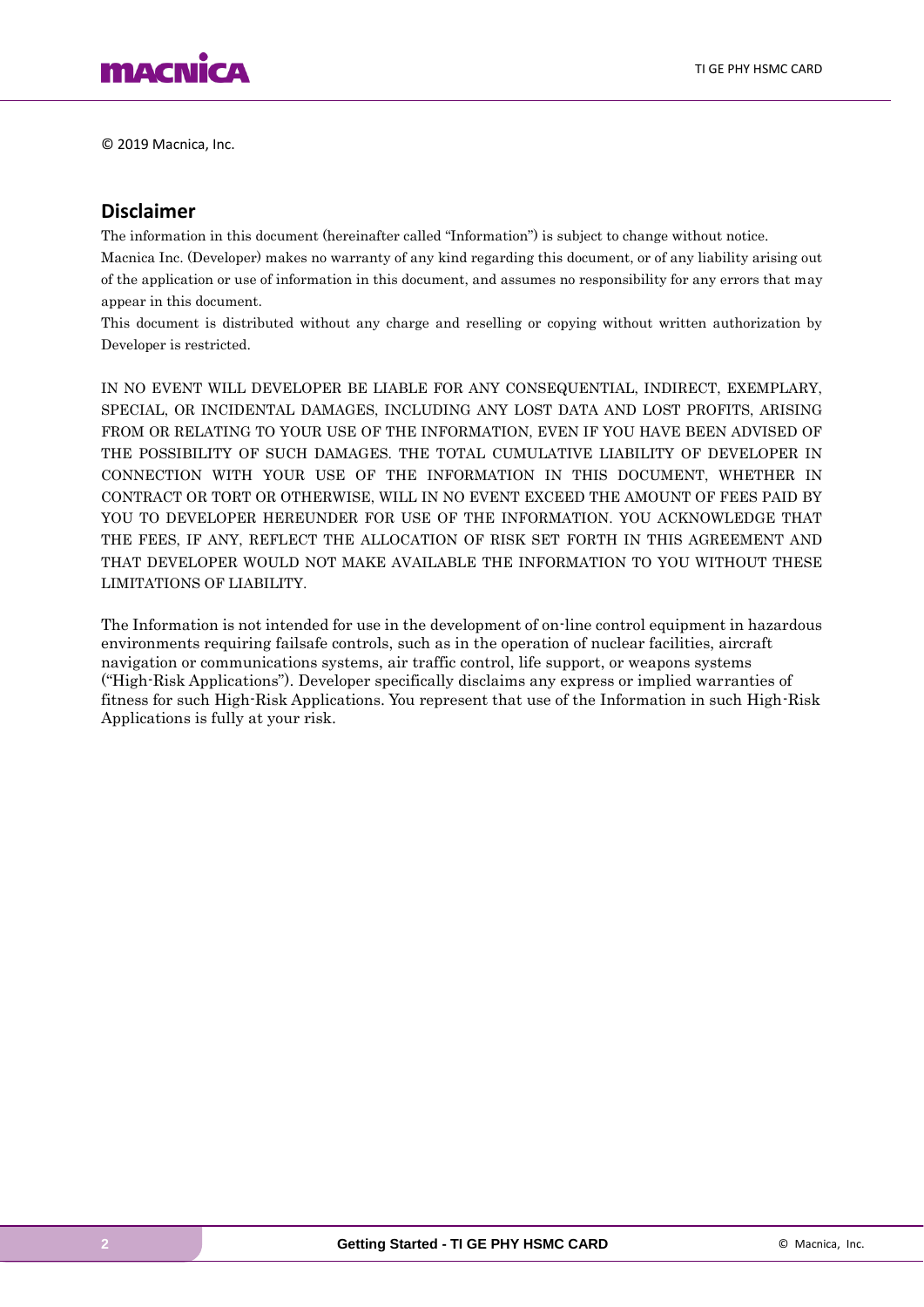

## **Contents**

|  | 19 |
|--|----|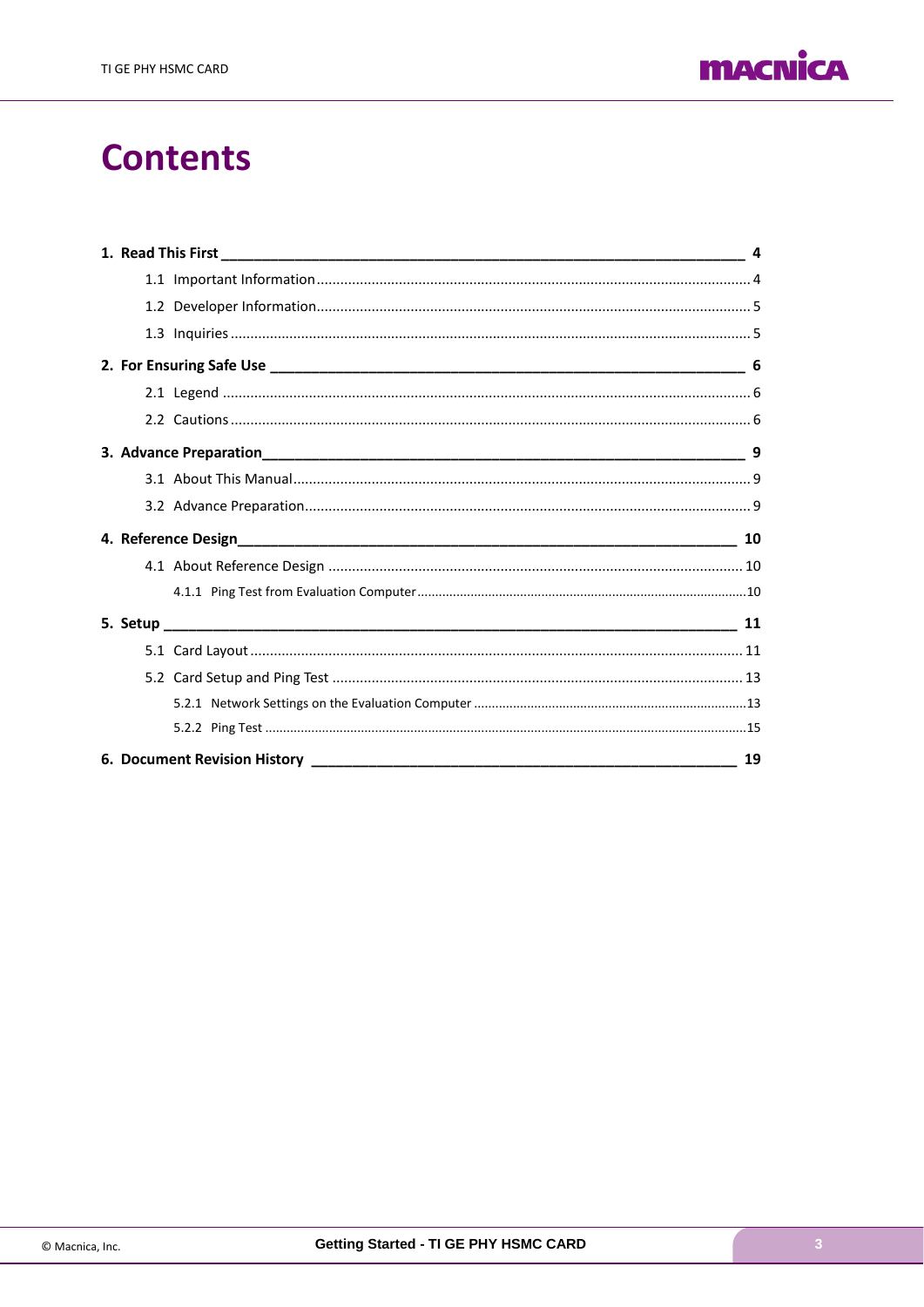# <span id="page-3-0"></span>**1. Read This First**

### <span id="page-3-1"></span>**1.1 Important Information**

#### **READ FIRST:**

- ⚫ Before using this card, be sure to read this Getting Started manual.
- ⚫ Keep this Getting Started manual so you can refer to it when necessary.
- ⚫ You should sufficiently understand the card's configuration before you use it.

#### **Card Application:**

⚫ This card is a High Speed Mezzanine Card (hereafter HSMC) daughter card that can be connected to and used with any HSMC that complies with HSMC standard. Combining with an FPGA evaluation board (hereafter Evaluation board), this card supports the development and verification of hardware and software of Gigabit Ethernet i/o interface. Use this card correctly in line with the application.

#### **People Who Are Expected to Use This Card:**

⚫ Only people who carefully read and understood this manual and the Reference Manual should use this card. You need a fundamental understanding of FPGA, logic circuits, electronic circuits, and micro-computers to use this card.

#### **Precautions When Using This Card:**

- ⚫ This card is a development support card used for the purpose of your hardware and software development and evaluation. This card cannot be used in your mass production products. Furthermore, when you want to use the card's reference design for your products, please be sure to confirm if it withstands practical use at your own risk by doing necessary and sufficient tests and evaluations.
- ⚫ Macnica Incorporated (hereafter Macnica Inc.) has no liability for any results arising from the use of the card.
- ⚫ Macnica Inc. will attempt to provide either free or paid support to handle repair of faults or workarounds for faults with the card. This does not mean, however, that Macnica Inc. guarantees to provide a workaround or fix under all circumstances.
- ⚫ Macnica Inc. cannot anticipate every possible circumstance that might involve a potential hazard. The warnings and precautions in this Getting Started manual and on the card are therefore not all-inclusive. You are responsible for using the card correctly and safely.
- ⚫ Even if there are faults with devices that are mounted on the card, Macnica Inc. will not replace it with a fault-fixed device.
- Each interface is not guaranteed to connect with all products.
- ⚫ The card will not be replaced if you damaged or modified the card.
- ⚫ The card uses lead-free parts.
- ⚫ The rights to the trademarks and registered trademarks of the vendors noted in this manual belong to their respective vendors.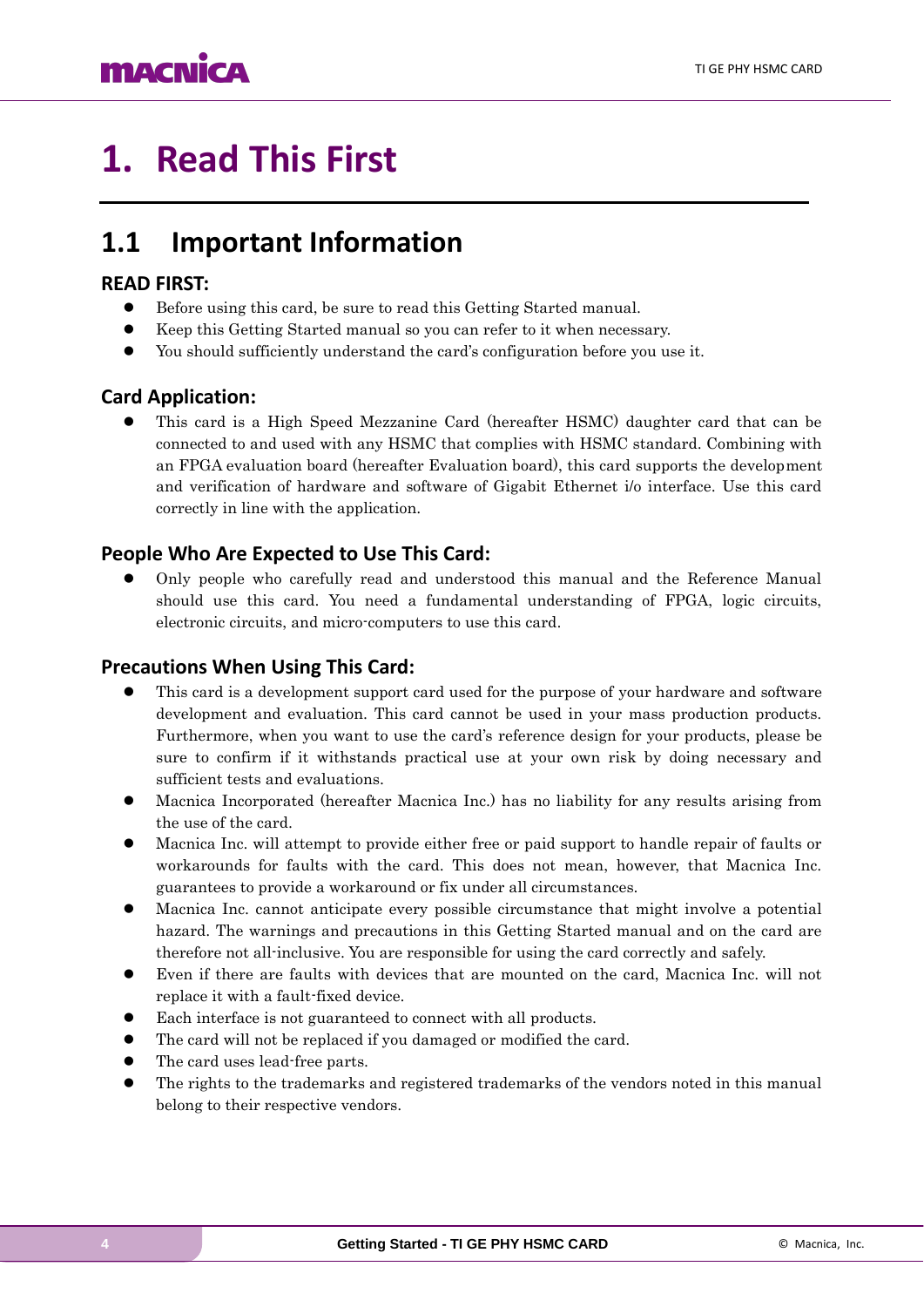

#### **Improvement Policy:**

⚫ Macnica Inc. pursues a policy of continuous improvement in design, performance, and safety of the product.

Macnica Inc. reserves the right to change, wholly or partially, specifications, designs, this Getting Started manual, and other documentation at any time, without prior notice to customers.

#### **Warranty:**

⚫ Macnica Inc. offers to exchange this card free of charge only in case of initial malfunction noticed by you within 30 days from the delivery.

Macnica Inc. cannot exchange cards in cases where the malfunction is caused by the following reasons:

- (1) Misuse, abuse of the card or use under abnormal conditions
- (2) Remodeling or repair
- (3) A fire, earthquake, fall or other accidents

#### **Figures:**

⚫ Some figures in this manual may differ from your purchased card.

### <span id="page-4-0"></span>**1.2 Developer Information**

The Developer of this card is: Macnica Inc. 1-6-3 Shin-Yokohama, Kouhoku-ku, Yokohama, 222-8561 JAPAN

### <span id="page-4-1"></span>**1.3 Inquiries**

In case you have any inquiries about the use of this card, please contact sales office you purchased or make inquiries through the contact form on the following web site.

Inquiries page:

<http://www.m-pression.com/contact/inquiry>

Inquiries to:

Macnica Inc. Sales and Planning Advanced Technology 1-5-5 Shin-Yokohama, Kouhoku-ku, Yokohama, 222-8563 JAPAN TEL: +81-45-470-9838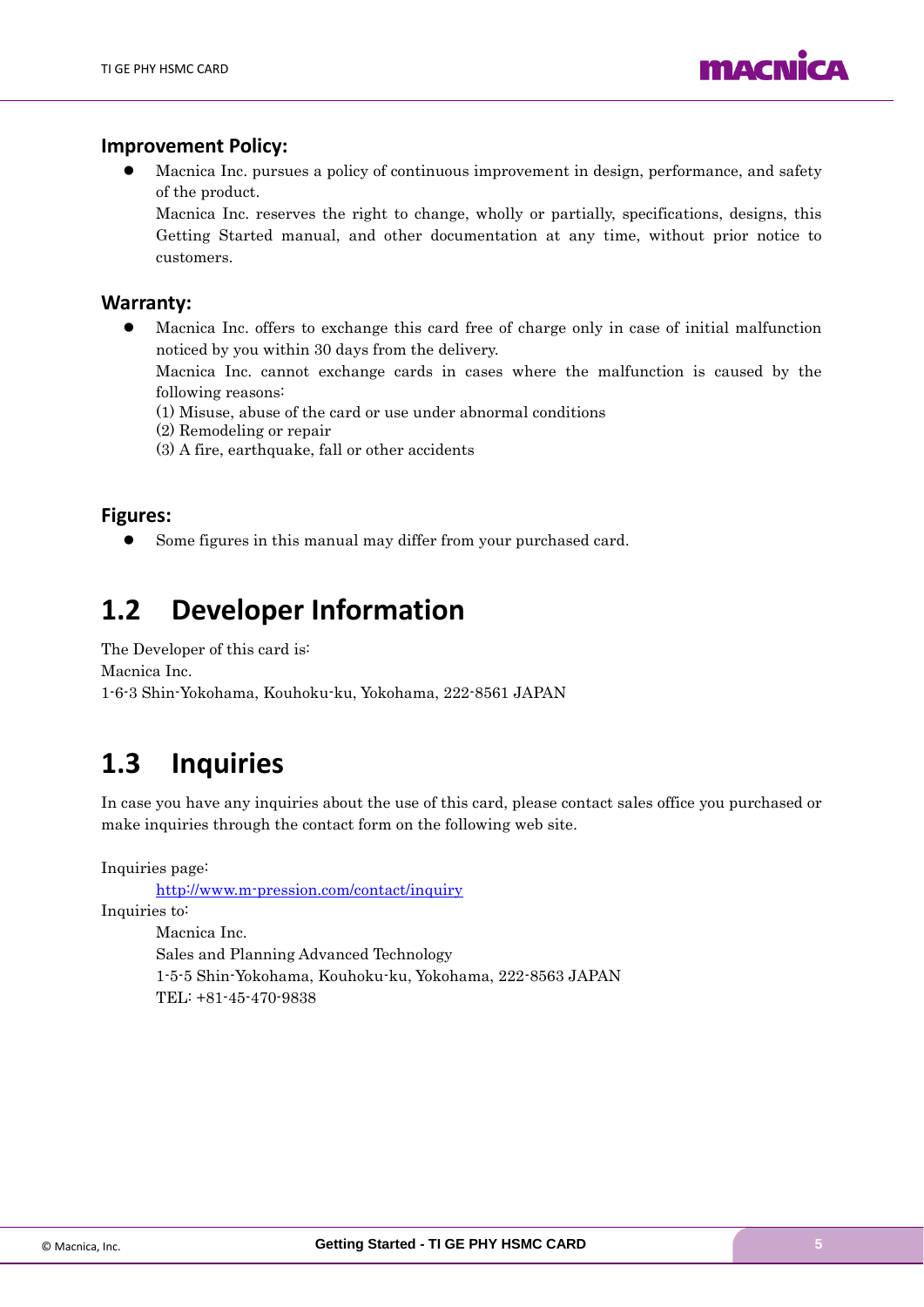# <span id="page-5-0"></span>**2. For Ensuring Safe Use**

Be sure to follow the instructions given in this Manual which are intended to prevent harm to the user and others as well as material damage.

### <span id="page-5-1"></span>**2.1 Legend**

| <b>Danger</b>  | Indicates an imminent hazardous situation which if not avoided will result in<br>death or serious injury.                         |
|----------------|-----------------------------------------------------------------------------------------------------------------------------------|
| <b>Warning</b> | Indicates a potentially hazardous situation which if not avoided could result in<br>death or serious injury.                      |
| <b>Caution</b> | Indicates a potentially hazardous situation which if not avoided may result in<br>minor or moderate injury or in property damage. |

### <span id="page-5-2"></span>**2.2 Cautions**

| Danger  | If an AC adapter is needed, be sure to use the AC adapter provided in the<br>package or one that meets the specifications described in this manual.<br>Using an AC adapter not meeting the specifications described in this manual<br>may cause the card to emit heat, explode, or ignite.                                                                                                                                                                                                                                                                                                                     |
|---------|----------------------------------------------------------------------------------------------------------------------------------------------------------------------------------------------------------------------------------------------------------------------------------------------------------------------------------------------------------------------------------------------------------------------------------------------------------------------------------------------------------------------------------------------------------------------------------------------------------------|
|         | Do not apply strong impacts or blows to the card.<br>Doing so may cause the card to emit heat, explode, or ignite, or the equipment in<br>the card to fail or malfunction. This may also cause fire.<br>Do not put this card or the AC adapter in cooking appliances such as microwave<br>ovens, or high-pressure containers. Doing so might cause this card or AC<br>adapter to emit heat, explode, ignite, or emit smoke, or its parts to break or<br>warp.<br>Do not cover or wrap this card that is in use with cloth or other materials that<br>are likely to allow heat to build up inside the wrapping. |
| Narning | This will cause heat to build up inside the wrapping which may cause this card<br>to ignite or malfunction.<br>When disposing of this card, do not dispose of it along with general household<br>waste.<br>Throwing this card into fire may cause it to explode. Dispose of this card<br>following the laws, regulations, and ordinances governing waste disposal.                                                                                                                                                                                                                                             |
|         | Do not pull the power supply cable with excessive force or place heavy items on<br>it.<br>Do not damage, break, bundle, or tamper with the power supply cable.<br>Damaged parts of the power supply cable might cause a short circuit resulting<br>in fire or accidents involving electrical shock.<br>Do not plug or unplug the power plug with wet or moist hands.<br>This might cause injuries or equipment malfunctions or failures due to<br>electrical shock.                                                                                                                                            |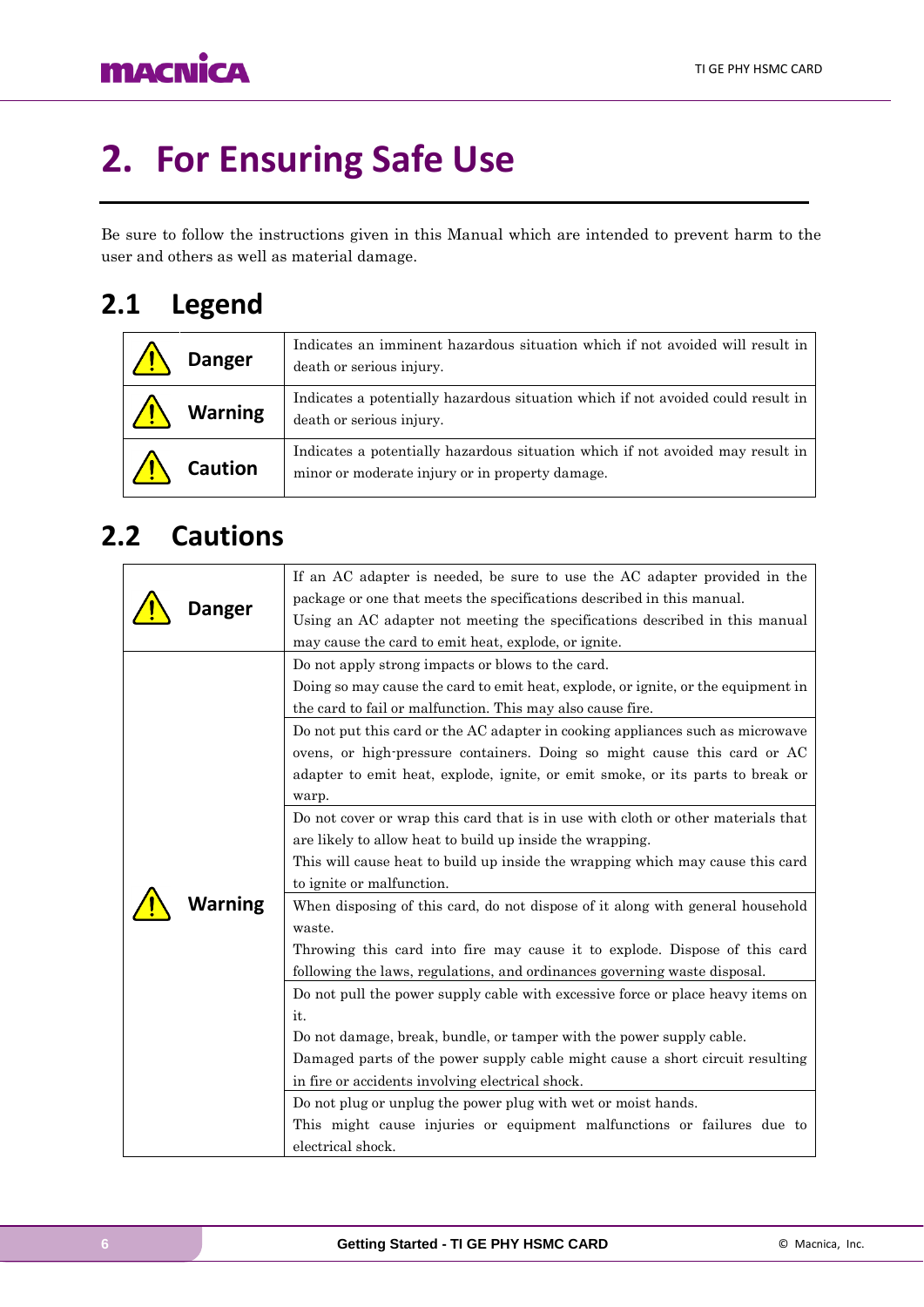

|  |                 | Plug the power plug securely into the outlet.                                                    |
|--|-----------------|--------------------------------------------------------------------------------------------------|
|  |                 | If the power plug is not securely plugged into the outlet, it may cause accidents                |
|  |                 | involving electrical shock or fire due to heat emitted.                                          |
|  |                 | Do not connect many electrical cords to a single socket or connect an AC adapter                 |
|  |                 | to an outlet that is not rated for the specified voltage.                                        |
|  |                 | Doing so may cause the equipment to malfunction or fail, or lead to accidents                    |
|  |                 | involving electrical shock or fire due to heat emitted.                                          |
|  |                 | Periodically remove any dust accumulated on the power plug and around the                        |
|  |                 | outlet (socket).                                                                                 |
|  | <b>Warning</b>  | Do not use a power plug with dust accumulated on it because doing so will lead                   |
|  | (Continued from | to insulation failure due to moisture which may lead to fire.                                    |
|  | previous page)  | Remove any dust on the power plug and around the outlet with a dry cloth.                        |
|  |                 | Do not place any containers, such as cups or vases, filled with water or other                   |
|  |                 | liquids on the card.                                                                             |
|  |                 | If the card is exposed to water or other liquids, it will cause a malfunction or                 |
|  |                 | electric shock. If you spilled water or other liquid on this card, immediately stop              |
|  |                 | using the card, turn off the power, and unplug the power plug. If you have any                   |
|  |                 | requests for repairs or technical consultation, please contact sales office you                  |
|  |                 | purchased or Mpression inquiry URL.                                                              |
|  |                 | Keep the card and accessories out of the reach of children. Failure to do so may                 |
|  |                 | lead to injuries.                                                                                |
|  |                 |                                                                                                  |
|  |                 | Do not place the card on unstable places such as shaky stands or tilted                          |
|  |                 | locations.                                                                                       |
|  |                 | Doing so may cause injuries or cause this card to malfunction if the card should                 |
|  |                 | fall.                                                                                            |
|  |                 | Do not attempt to use or leave the card in places subject to strong direct                       |
|  |                 | sunlight or other places subject to high temperatures such as in cars in hot<br>weather.         |
|  |                 |                                                                                                  |
|  |                 | Doing so might cause the card to emit heat, break, ignite, run out of control,                   |
|  |                 | warp, or malfunction. Also, some parts of the equipment might emit heat,                         |
|  |                 | causing burn injuries.                                                                           |
|  | <b>Caution</b>  | Do not use the card in places subject to extremely high or low temperatures or                   |
|  |                 | severe temperature changes.                                                                      |
|  |                 | Doing so may cause the card to fail or to malfunction. Always be sure to use the                 |
|  |                 | card within a temperature range of $5^{\circ}$ C to $35^{\circ}$ C and a humidity range of 0% to |
|  |                 | 85%.                                                                                             |
|  |                 | Unplug the power supply when doing maintenance on equipment in which the                         |
|  |                 | card is embedded.                                                                                |
|  |                 | Failure to do so may lead to accidents involving electrical shock.                               |
|  |                 | Do not place the card in locations where excessive force might be applied to it.                 |
|  |                 | Doing so may cause the printed circuit board to warp, leading to breakage of the                 |
|  |                 | printed circuit board, missing parts or malfunctioning parts.                                    |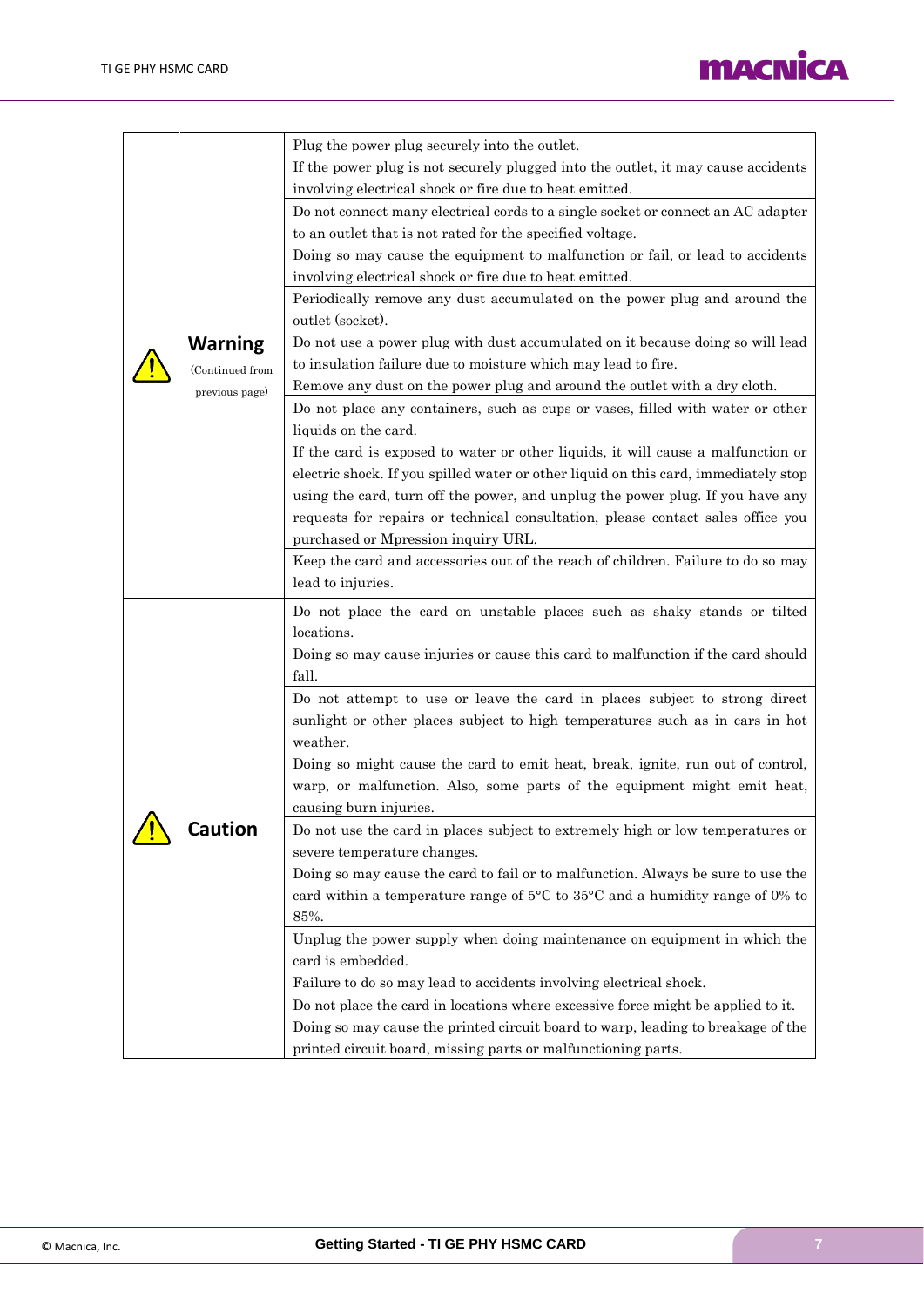# **MACNICA**

|                                                                                 |                                                | When using the card together with expansion boards or other peripheral             |  |
|---------------------------------------------------------------------------------|------------------------------------------------|------------------------------------------------------------------------------------|--|
|                                                                                 |                                                | equipment, be sure to carefully read each of their manuals and to use them         |  |
|                                                                                 |                                                | correctly.                                                                         |  |
|                                                                                 |                                                | Developer does not guarantee the operation of specific expansion boards or         |  |
|                                                                                 |                                                | peripheral devices when used in conjunction with this card unless they are         |  |
|                                                                                 |                                                | specifically mentioned in this Manual or their successful operation with this      |  |
|                                                                                 |                                                | card has been confirmed in separate documents.                                     |  |
|                                                                                 |                                                | Turn off the power switch when moving or connecting the card.                      |  |
|                                                                                 |                                                | Failure to do so may cause this card to fail or lead to accidents involving        |  |
|                                                                                 |                                                | electrical shock.                                                                  |  |
|                                                                                 |                                                | Do not clean this card by using a rag containing chemicals such as benzine or      |  |
|                                                                                 | <b>Caution</b>                                 | thinner.                                                                           |  |
|                                                                                 | (Continued from                                | Doing so could degrade the card. When using a chemically treated cloth, comply     |  |
|                                                                                 | previous page)                                 | with its directions and warnings.                                                  |  |
|                                                                                 |                                                | Do not immediately turn on the power if you find that moisture has condensed       |  |
|                                                                                 | onto this card after removing it from the box. |                                                                                    |  |
|                                                                                 |                                                | Condensation may form if the card is cold when moved from the box into a warm      |  |
|                                                                                 |                                                | room.                                                                              |  |
|                                                                                 |                                                | Turning on the power while there is moisture on the card may cause it to           |  |
| malfunction or shorten the service life of the parts.                           |                                                |                                                                                    |  |
| Allow the card to reach room temperature when you first take it out of the box. |                                                |                                                                                    |  |
|                                                                                 |                                                | If condensation or moisture has occurred on this card, first wait for the moisture |  |
|                                                                                 |                                                | to fully evaporate before installing or connecting the card to other equipment.    |  |
|                                                                                 |                                                | Operation of the card cannot be guaranteed if it has been disassembled,            |  |
|                                                                                 |                                                | dismantled, altered, modified, or rebuilt.                                         |  |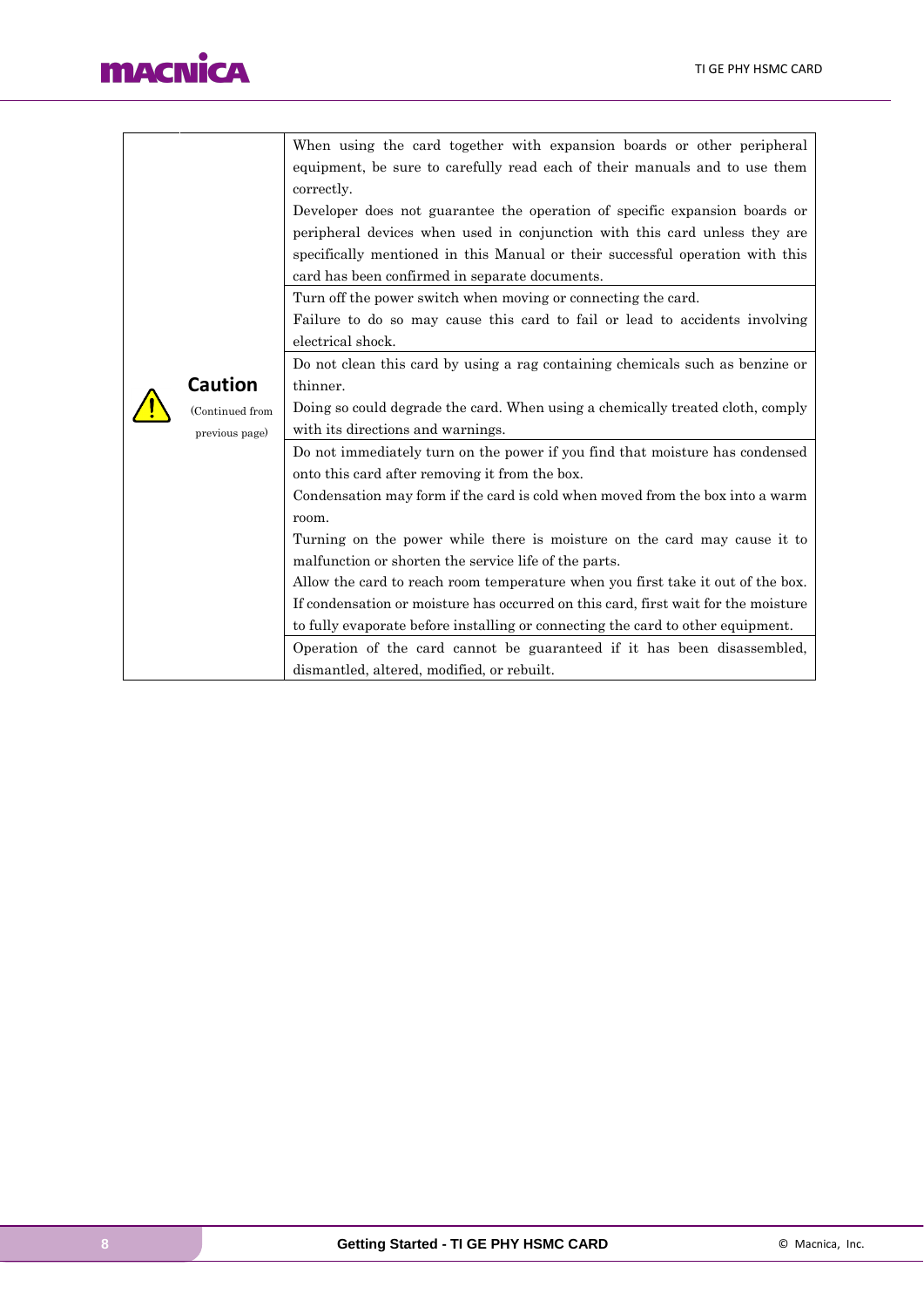

# <span id="page-8-0"></span>**3. Advance Preparation**

### <span id="page-8-1"></span>**3.1 About This Manual**

This manual describes how to use the reference design that this card is used in. The following information is also included.

- Basic specifications of the card
- ⚫ Reference design for implementation using this card and Intel Cyclone® V GT FPGA development kit.

### <span id="page-8-2"></span>**3.2 Advance Preparation**

#### A. Preparation of reference design

The following items are included in the reference design that is provided.

- Reference design (sof files and elf files)
- ⚫ Board information

The following item is included in the board information.

➢ Circuit diagram

To download these files, go to the URL noted on the "Packing List and Precautions".

#### B. Preparation of materials

Prepare the following materials to execute all the functions of this design.

- This card : 1
- ⚫ Cyclone® V GT FPGA development kit : 1
- ⚫ LAN cable (CAT5e or better) : 1
- ⚫ Computer for evaluations

#### C. Preparation of tools

Prepare the following tools before operating this design.

- Intel Quartus Prime 17.1 Standard Edition
- NiosII EDS 17.1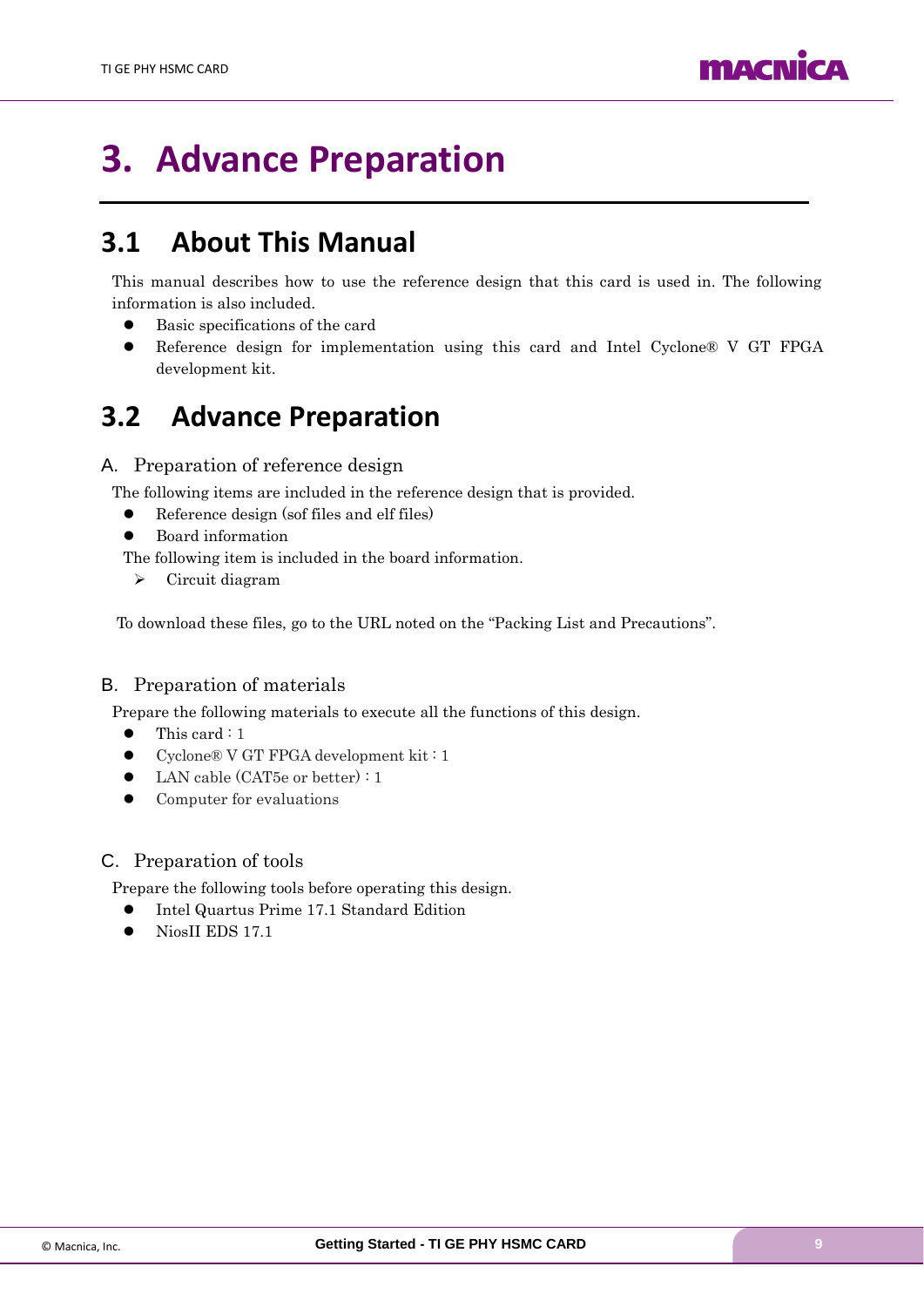## **MACNICA**

# <span id="page-9-0"></span>**4. Reference Design**

### <span id="page-9-1"></span>**4.1 About Reference Design**

### <span id="page-9-2"></span>**4.1.1 Ping Test from Evaluation Computer**

Input the ping command from the evaluation computer and then confirm the response from the Cyclone V GT FPGA development kit via the TI GE PHY HSMC CARD.



Figure 4-1 Connection Diagram for TI GE PHY HSMC CARD and evaluation computer.

| File name         | Description                      | Ping test target   |  |
|-------------------|----------------------------------|--------------------|--|
| gt_top.sof        | HW design for FPGA               |                    |  |
| SSS.elf           | FW design for Nios               | Ethernet ping test |  |
| 1sof download.bat | Script file for sof download   - |                    |  |
| 2nios download.ba | Script file for elf download   - |                    |  |

| Table 4-1 Reference Design for TI GE HSMC CARD Ping Test |  |  |  |
|----------------------------------------------------------|--|--|--|
|                                                          |  |  |  |
|                                                          |  |  |  |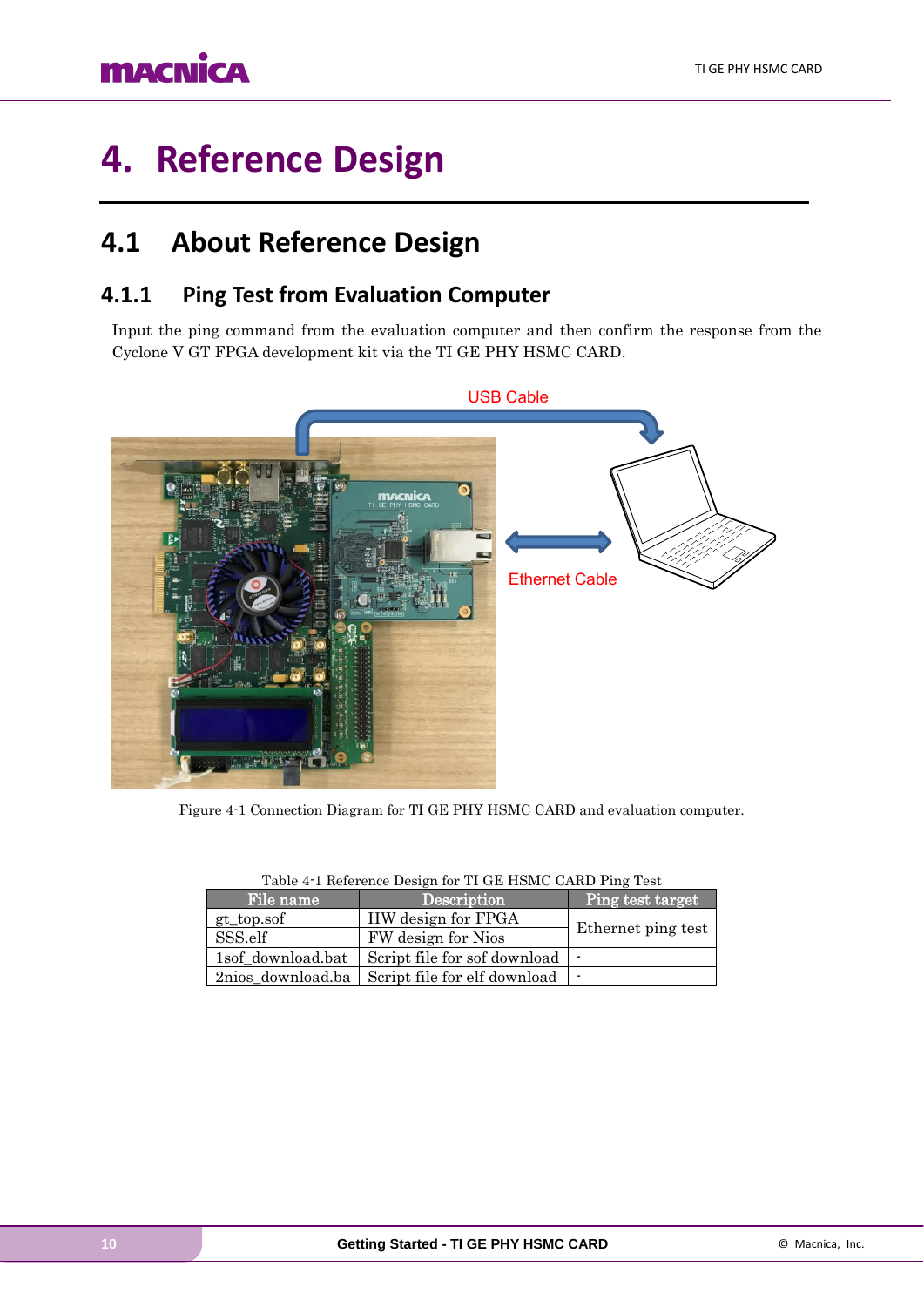

# <span id="page-10-0"></span>**5. Setup**

### <span id="page-10-1"></span>**5.1 Card Layout**

This section explains the card layout and major components.

[Figure 5-1](#page-10-2) and [Figure 5-2](#page-10-3) show the layout of the card.



Figure 5-1 TI GE PHY HSMC CARD Layout (Front)

<span id="page-10-2"></span>

<span id="page-10-3"></span>Figure 5-2 TI GE PHY HSMC CARD Layout (Back)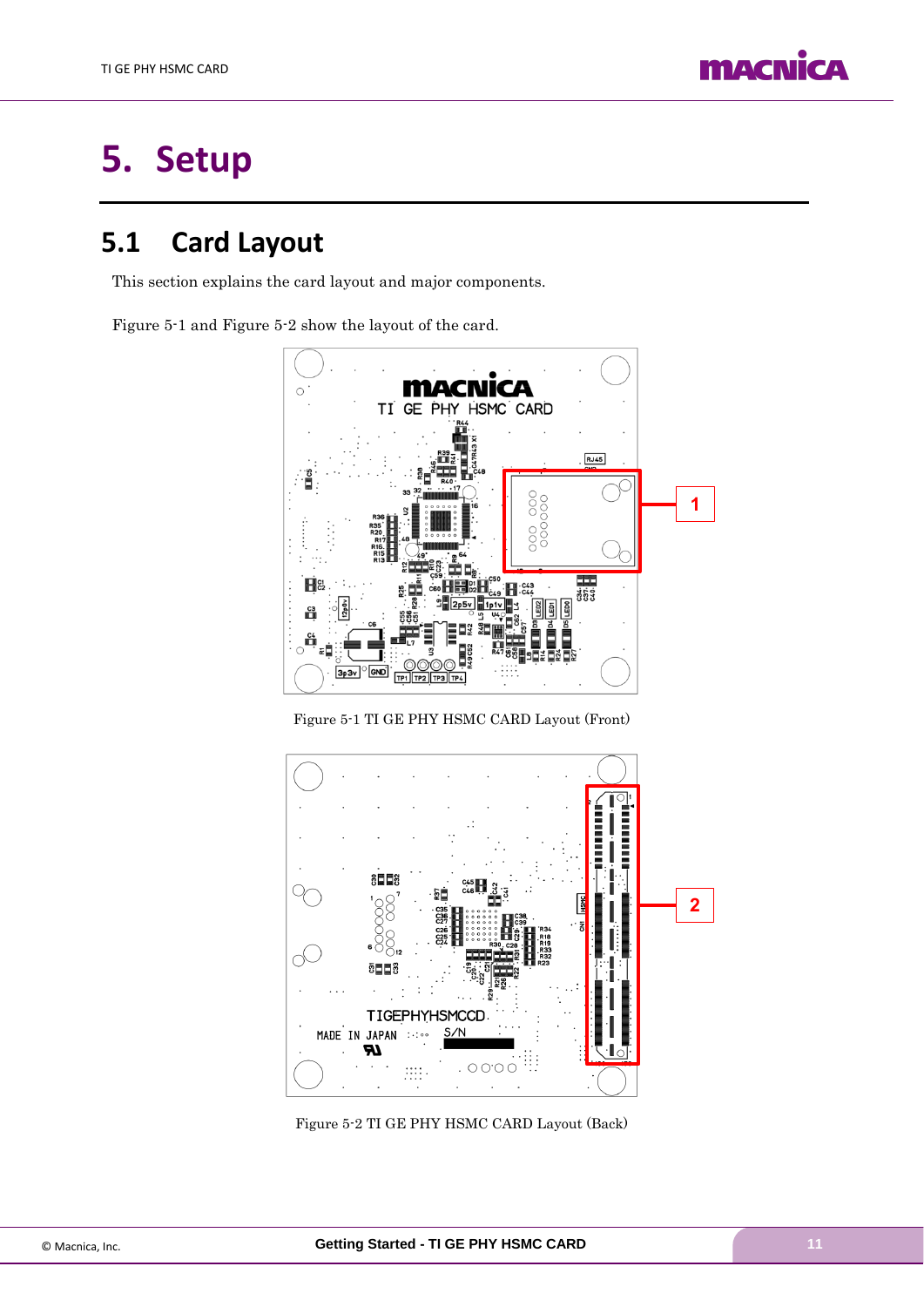

| No. | Reference | <b>Functions</b>                                                                         | <b>Details</b>       |             |
|-----|-----------|------------------------------------------------------------------------------------------|----------------------|-------------|
|     | CN2.      | Ethernet port RJ45                                                                       | Wurth<br>7499111000A | Electronics |
|     | CN1       | Interface for Intel FPGA Development Board<br>High Speed Mezzanine Card (HSMC) connector | Samtec ASP-122952-01 |             |

#### Table 5-1 TI GE PHY HSMC CARD Connectors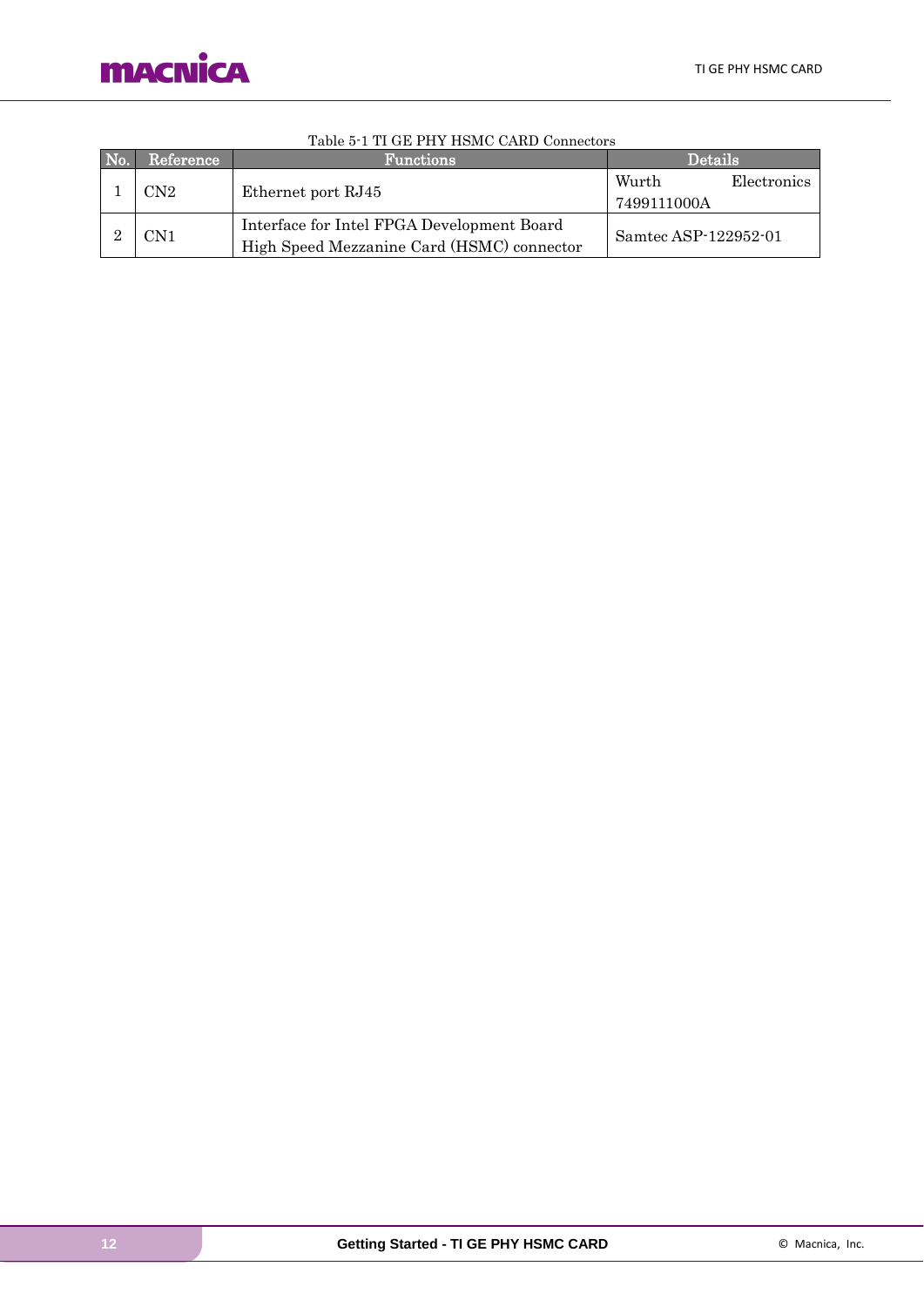

### <span id="page-12-0"></span>**5.2 Card Setup and Ping Test**

Before startup, set up the card, Evaluation board and the evaluation computer as shown below.

### <span id="page-12-1"></span>**5.2.1 Network Settings on the Evaluation Computer**

Do the network settings on the evaluation computer. (\*The settings may vary according to the computer's environment.)

Once you implement these settings, you don't have to follow this procedure again until the PC is rebooted.

1) Input the following command in Command Prompt.

> netsh interface ipv4 show interface

The following information is displayed.

| ldx | Met | MTU        | State        | Name                                |
|-----|-----|------------|--------------|-------------------------------------|
|     | 50  | 4294967295 | connected    | Loopback Pseudo-Interface 1         |
| 12  | 25  | 1500       | connected    | Wireless Network Connection         |
| 11  | 30  | 1500       | connected    | <b>Local Area Connection</b>        |
| 14  | 50  | 1500.      | disconnected | <b>Bluetooth Network Connection</b> |
| 15  | 5   | 1400       | disconnected | Local Area Connection* 11           |

The name of the interface being used at this time appears in "Idx11:Local Area Connection". (LAN port of computer)

2) Input one of the following commands.

> netsh interface ipv4 set neighbors 11 192.168.1.234 00-07-ed-ff-e1-ae

or

> netsh interface ipv4 set neighbors Local Area Connection 192.168.1.234 00-07-ed-ff-e1-ae

\* 192.168.1.234 is the IP address of the target (TI GE PHY HSMC CARD), 00-07-ed-ff-e1-ae is the MAC address of the target.

3) To confirm, execute the following command.

> arp -a

The following information is displayed.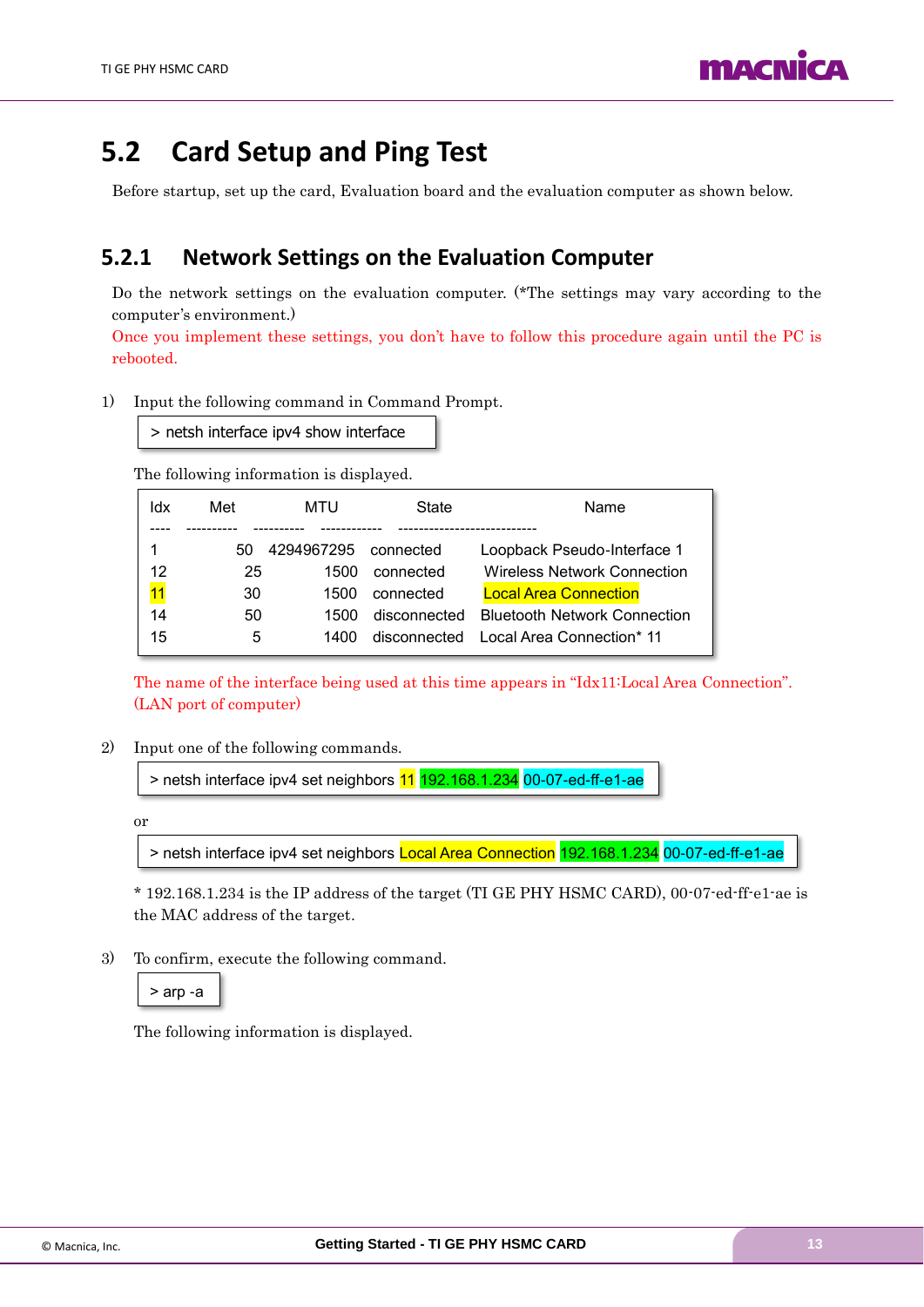| Interface: 192.168.1.10 --- 0xb |                         |        |                                                |
|---------------------------------|-------------------------|--------|------------------------------------------------|
| Internet Address                | <b>Physical Address</b> | Type   |                                                |
| 192.168.1.234                   | 00-07-ed-ff-e1-ae       | static | <= Confirm that this information is displayed. |
| 192.168.1.255                   | ff-ff-ff-ff-ff-ff       | static |                                                |
| 224.0.0.22                      | 01-00-5e-00-00-16       | static |                                                |
| 224.0.0.251                     | 01-00-5e-00-00-fb       | static |                                                |
| 224.0.0.252                     | $01-00-5e-00-00-fc$     | static |                                                |
|                                 |                         |        |                                                |

The network setup is completed.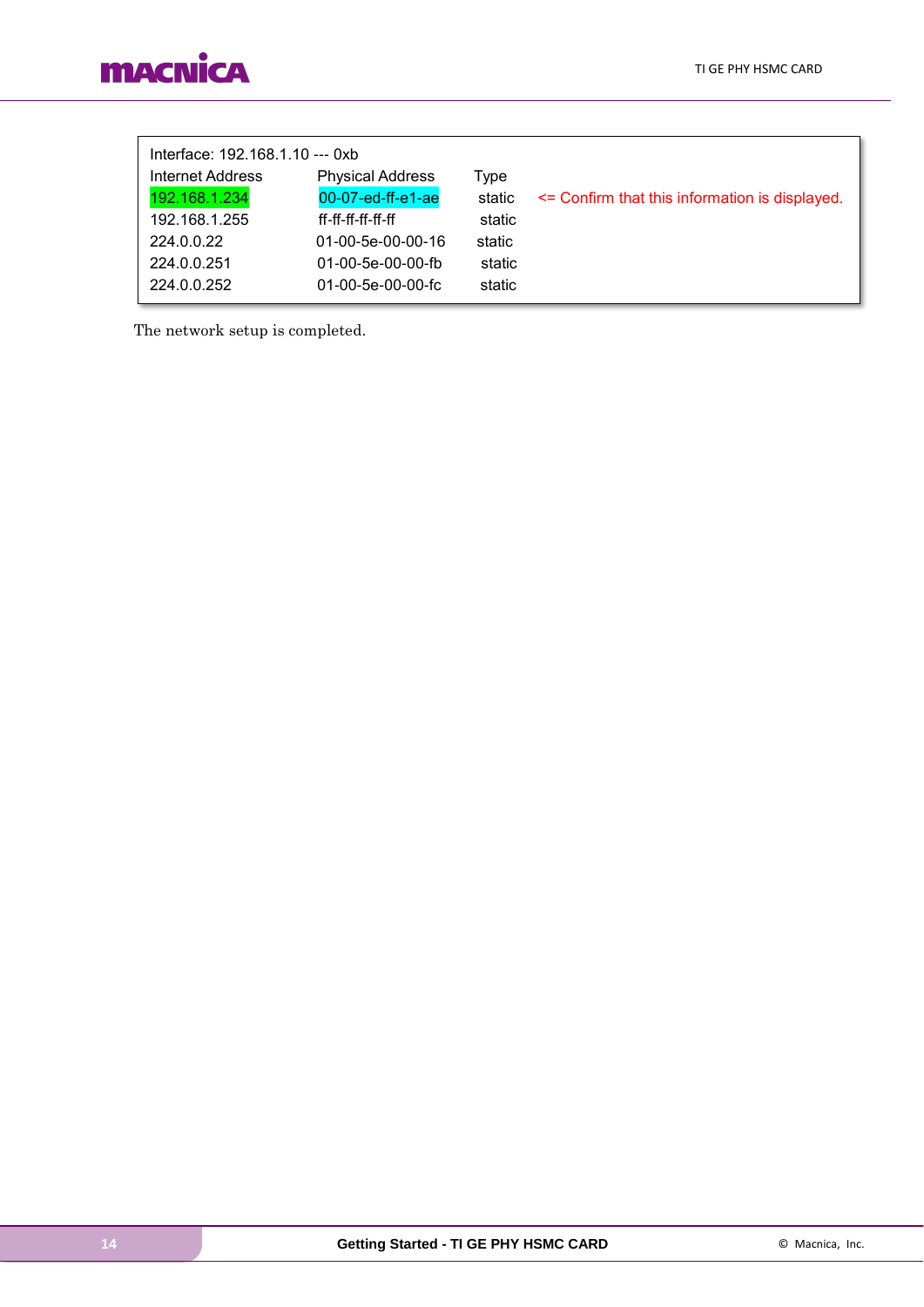

### <span id="page-14-0"></span>**5.2.2 Ping Test**

- 1) Turn on the power to the Cyclone V GT FPGA Development kit.
- 2) Open Command Prompt in the evaluation computer.
- 3) Execute the "1sof\_download.bat" $(*1)$  file and then configure a test design on the FPGA.
- (\*1. Edit the bat file according to the installation environment of the NiosII EDS 17.1.)

Info: \*\*\*\*\*\*\*\*\*\*\*\*\*\*\*\*\*\*\*\*\*\*\*\*\*\*\*\*\*\*\*\*\*\*\*\*\*\*\*\*\*\*\*\*\*\*\*\*\*\*\*\*\*\*\*\*\*\*\*\*\*\*\*\*\*\*\* Info: Running Quartus Prime Programmer Info: Command: quartus\_pgm --no\_banner --mode=jtag -o p;gt\_top.sof Info (213045): Using programming cable "USB-BlasterII [USB-1]" Info (213011): Using programming file gt\_top.sof with checksum 0x0C643AC4 for de vice 5CGTFD9E5F35@1 Info (209060): Started Programmer operation at Fri Oct 11 14:34:20 2019 Info (209016): Configuring device index 1 Info (209017): Device 1 contains JTAG ID code 0x02B040DD Info (209007): Configuration succeeded -- 1 device(s) configured Info (209011): Successfully performed operation(s) Info (209061): Ended Programmer operation at Fri Oct 11 14:34:25 2019 Info: Quartus Prime Programmer was successful. 0 errors, 1 warning Info: Peak virtual memory: 327 megabytes Info: Processing ended: Fri Oct 11 14:34:25 2019 Info: Elapsed time: 00:00:13 Info: Total CPU time (on all processors): 00:00:03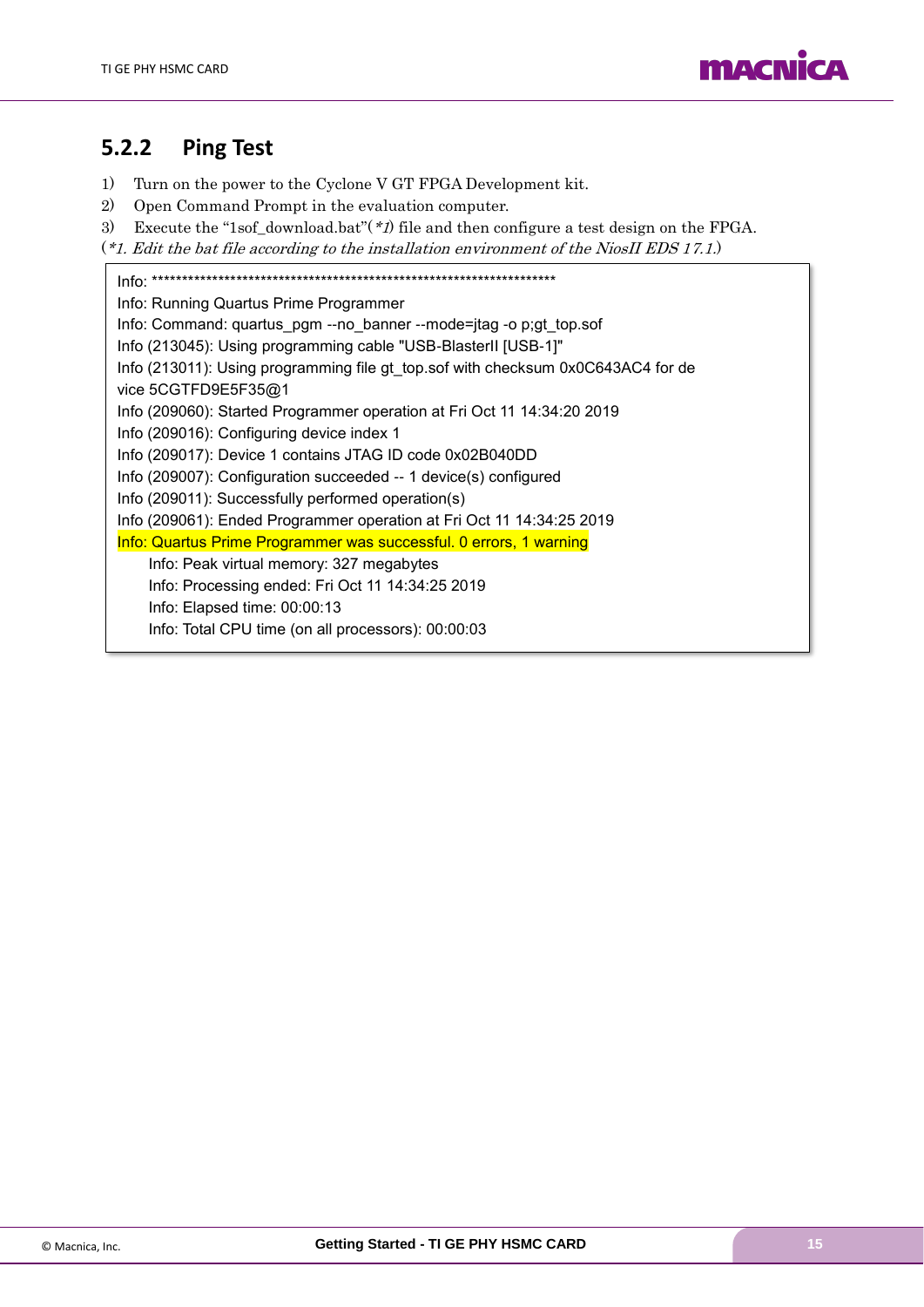### **MACNICA**

4) Execute the "2nios\_download\_ch0.bat"(\*1) file and then execute the test program. Using cable "USB-BlasterII [USB-1]", device 1, instance 0x00 Pausing target processor: OK Initializing CPU cache (if present) OK Downloaded 317KB in 0.5s (634.0KB/s) Verified OK Starting processor at address 0x1000023C nios2-terminal: connected to hardware target using JTAG UART on cable nios2-terminal: "USB-BlasterII [USB-1]", device 1, instance 0 nios2-terminal: (Use the IDE stop button or Ctrl-C to terminate) InterNiche Portable TCP/IP, v3.1 Copyright 1996-2008 by InterNiche Technologies. All rights reserved. prep\_tse\_mac 0 Your Ethernet MAC address is 00:07:ed:ff:e1:ae Static IP Address is 192.168.1.234 prepped 1 interface, initializing... [tse\_mac\_init] List of PHY profiles supported (Total profiles = 7)... Profile No. 0 : PHY Name : Marvell 88E1111 PHY OUI : 0x005043 PHY Model Num. : 0x0c PHY Rev. Num. : 0x02 Status Register : 0x11 Speed Bit : 14 Duplex Bit : 13 Link Bit : 10 ・・・・・・・・・・・・(omitted) Profile No. 6 : PHY Name : TI DP83867IR PHY OUI : 0x080028 PHY Model Num. : 0x23 PHY Rev. Num. : 0x01 Status Register : 0x11 Speed Bit : 14 Duplex Bit : 13 Link Bit : 2 (next)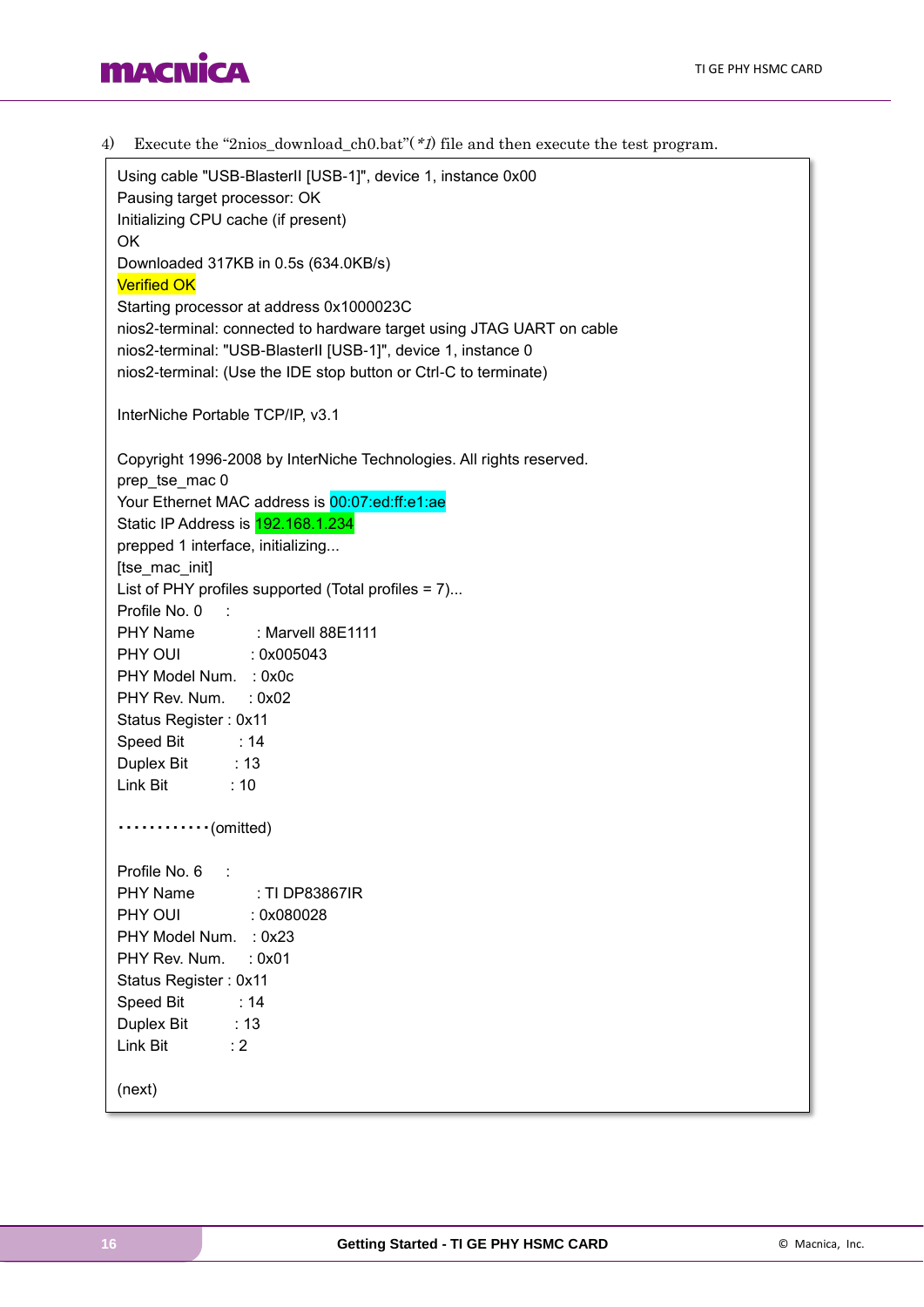

| (before)                                                                             |  |  |  |  |  |
|--------------------------------------------------------------------------------------|--|--|--|--|--|
| <b>INFO</b><br>: TSE MAC 0 found at address 0x20102000                               |  |  |  |  |  |
| <b>INFO</b><br>: Multi Channel<br>$=$ No                                             |  |  |  |  |  |
| : MDIO Shared<br><b>INFO</b><br>$= No$                                               |  |  |  |  |  |
| : MAC Type<br><b>INFO</b><br>$= 10/100/1000$ Ethernet MAC                            |  |  |  |  |  |
| : MAC Address<br><b>INFO</b><br>$= 0x20102000$                                       |  |  |  |  |  |
| : MAC Device<br><b>INFO</b><br>= tse_mac_device[0]Created "Inet main" task (Prio: 2) |  |  |  |  |  |
|                                                                                      |  |  |  |  |  |
| <b>INFO</b><br>: PHY TI DP83867IR found at PHY address 0x00 of MAC Group[0]          |  |  |  |  |  |
| <b>INFO</b><br>: PHY OUI<br>0x080028<br>$=$                                          |  |  |  |  |  |
| <b>INFO</b><br>: PHY Model Number<br>0x23<br>$=$                                     |  |  |  |  |  |
| : PHY Revision Number = 0x1<br><b>INFO</b>                                           |  |  |  |  |  |
| <b>INFO</b><br>: PHY[0.0] - Automatically mapped to tse mac device[0]                |  |  |  |  |  |
| : PHY[0.0] - Advertisement of 1000 Base-T Full Duplex set to 1<br><b>INFO</b>        |  |  |  |  |  |
| : PHY[0.0] - Advertisement of 1000 Base-T Half Duplex set to 1<br><b>INFO</b>        |  |  |  |  |  |
| <b>INFO</b><br>: PHY[0.0] - Advertisement of 100 Base-T4 set to 0                    |  |  |  |  |  |
| : PHY[0.0] - Advertisement of 100 Base-TX Full Duplex set to 1<br><b>INFO</b>        |  |  |  |  |  |
| <b>INFO</b><br>: PHY[0.0] - Advertisement of 100 Base-TX Half Duplex set to 1        |  |  |  |  |  |
| : PHY[0.0] - Advertisement of 10 Base-TX Full Duplex set to 1<br><b>INFO</b>         |  |  |  |  |  |
| : PHY[0.0] - Advertisement of 10 Base-TX Half Duplex set to 1<br><b>INFO</b>         |  |  |  |  |  |
| <b>INFO</b><br>: PHY[0.0] - Restart Auto-Negotiation, checking PHY link              |  |  |  |  |  |
| <b>INFO</b><br>: PHY[0.0] - Auto-Negotiation PASSED                                  |  |  |  |  |  |
| <b>INFO</b><br>: Applying additional user PHY configuration                          |  |  |  |  |  |
| TI: Enable GMII Timing Control                                                       |  |  |  |  |  |
|                                                                                      |  |  |  |  |  |
| <b>INFO</b><br>: PHY[0.0] - Checking link                                            |  |  |  |  |  |
| <b>INFO</b><br>: PHY[0.0] - Link established                                         |  |  |  |  |  |
| <b>INFO</b><br>$\frac{1}{2}$ PHY[0.0] - Speed = 1000, Duplex = Full                  |  |  |  |  |  |
| OK, x=0, CMD_CONFIG=0x00000000                                                       |  |  |  |  |  |
|                                                                                      |  |  |  |  |  |
| MAC post-initialization: CMD_CONFIG=0x0000821b                                       |  |  |  |  |  |
| [tse_sgdma_read_init] RX descriptor chain desc (1 depth) created                     |  |  |  |  |  |
| mctest init called                                                                   |  |  |  |  |  |
| IP address of et1: 192.168.1.234                                                     |  |  |  |  |  |
| Created "clock tick" task (Prio: 3)                                                  |  |  |  |  |  |
| Simple Socket Server starting up                                                     |  |  |  |  |  |
| [sss_task] Simple Socket Server listening on port 30                                 |  |  |  |  |  |
|                                                                                      |  |  |  |  |  |
| Created "simple socket server" task (Prio: 4)                                        |  |  |  |  |  |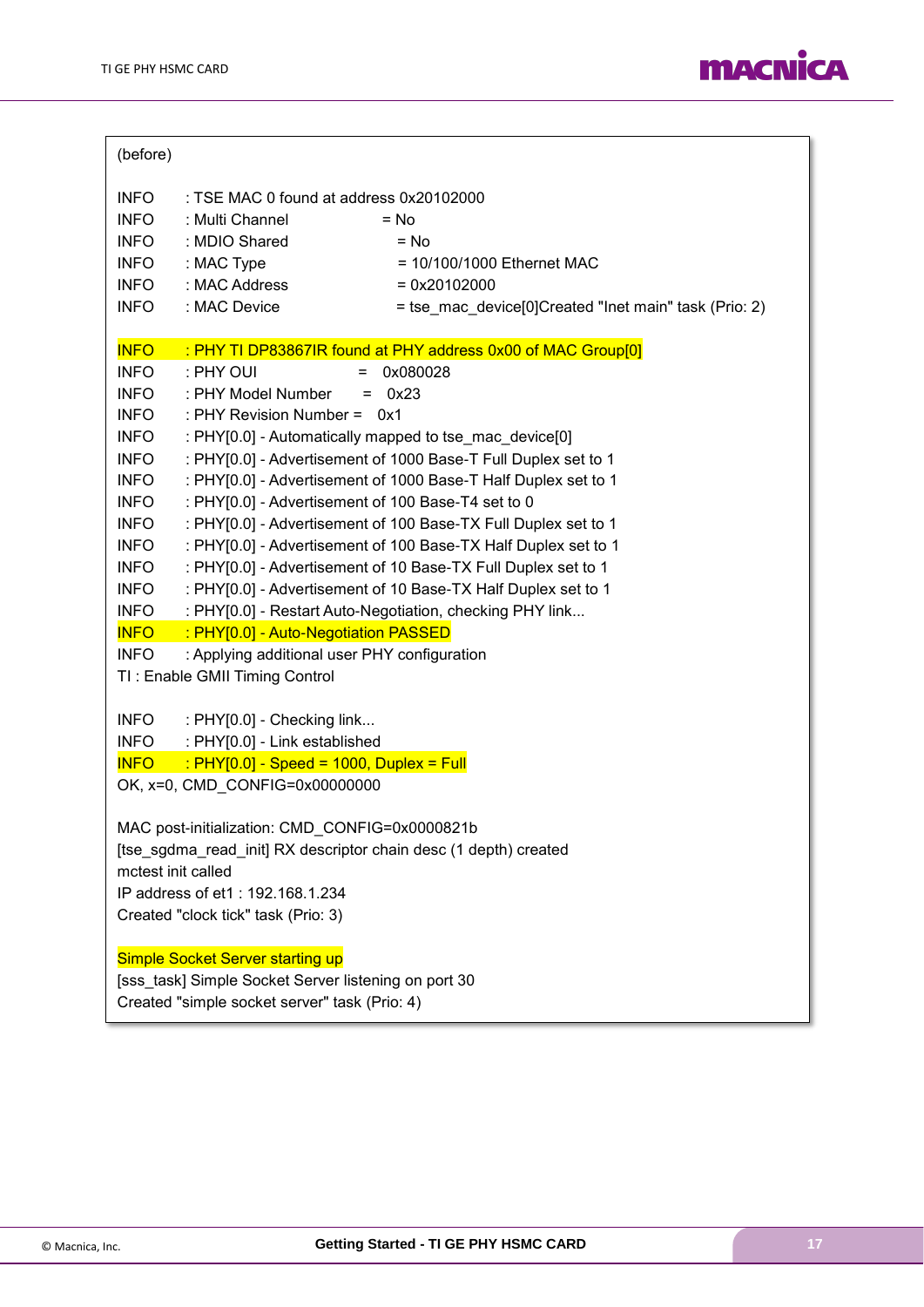5) Execute the following command and confirm that a ping is returned from the TI GE PHY HSMC CARD.

C:\>ping 192.168.1.234

Operations are normal if the response is similar to the following.

Pinging 192.168.1.234 with 32 bytes of data: Reply from 192.168.1.234: bytes =32 time =1ms TTL=64 Reply from 192.168.1.234: bytes =32 time <1ms TTL=64 Reply from 192.168.1.234: bytes =32 time <1ms TTL=64 Reply from 192.168.1.234: bytes =32 time <1ms TTL=64 Ping statistics for 192.168.1.234: Packets: Sent = 4, Received = 4, Lost =  $0$  (0% loss), Approximate round-trip times in milli-seconds: Minimum = 0ms, Maximum = 1ms, Average = 0ms

The operation check of this board is complete.